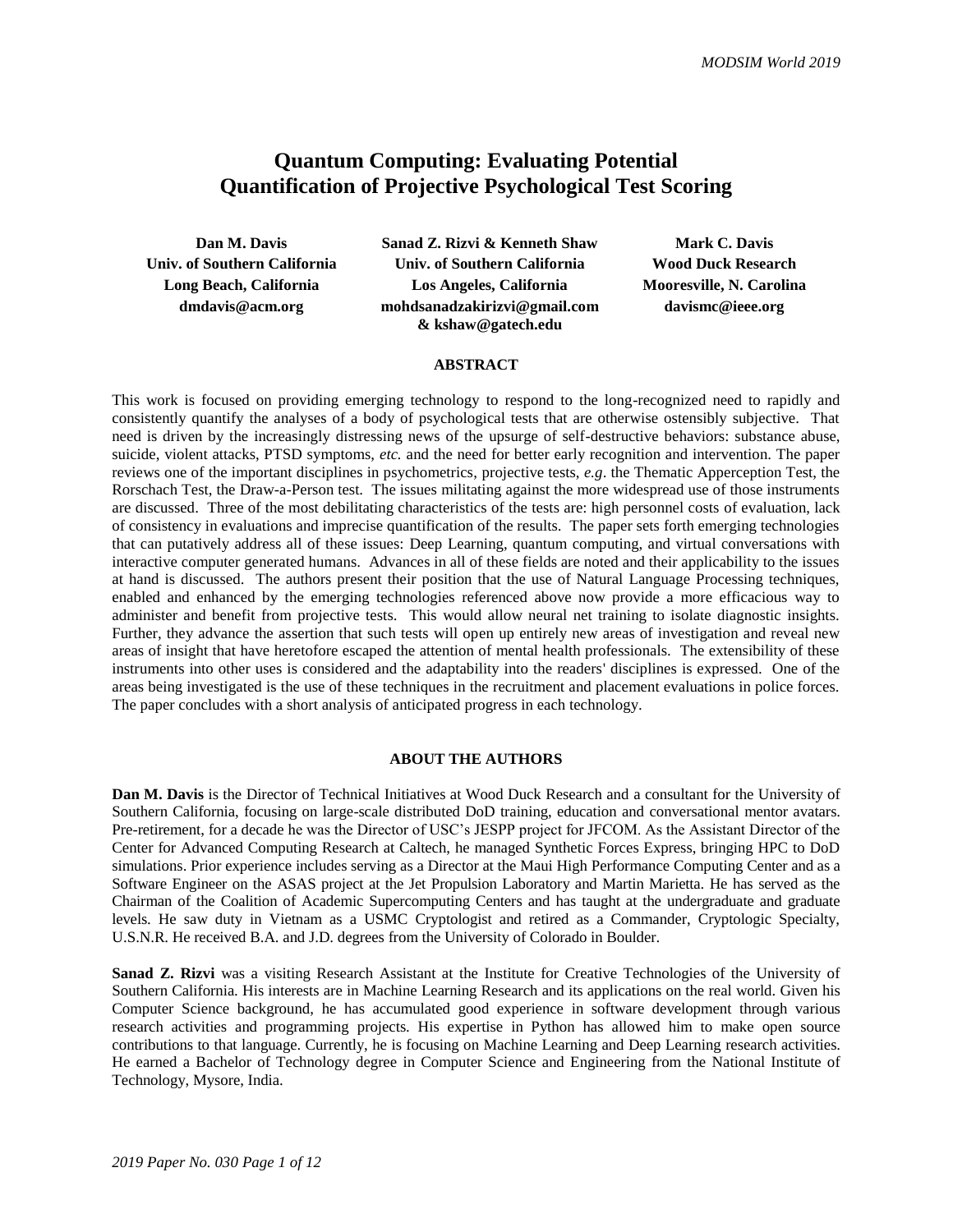**Kenneth Shaw** was a visiting Research Assistant at the Institute for Creative Technologies of the University of Southern California. He was selected to participate in the National Science Foundation's Research Experiences for Undergraduates in 2018. His major interests in research include creating life-like interactive experiences using artificial intelligence and motion-planning or decision making for robots. In addition, he is designing and producing new weather balloon electronics and software to better monitor lightning storms at his home institution, as well as consumer-facing utilities on the Blockchain. He is currently studying Computer Engineering and Computer Science in Intelligence at the Georgia Institute of Technology.

**Mark C. Davis, Ph.D**. is currently retired after careers in the US Navy and as a computer design engineer for both IBM and Lenovo. Rising to the level of Distinguished Engineer at Lenovo, he was responsible for the design of laptop computer cross-disciplinary technology, including PC architecture, embedded systems, open source and virtualization. Previous work was with IBM in the areas of software development and architecture involving security, storage and virtualization. Dr. Davis has been granted well over fifty patents that were filed during his service at both companies. He is a graduate of the Duke University NROTC program and was commissioned as an Ensign, attended nuclear power school, and served as a Submarine Officer for twelve years, including one duty tour as a classroom instructor. He left the service as a Lieutenant Commander to pursue a PhD. Mark holds a BSEE degree from Duke University and a PhD in Computer Science from the University of North Carolina, where his advisor was Professor Fredrick P. Books.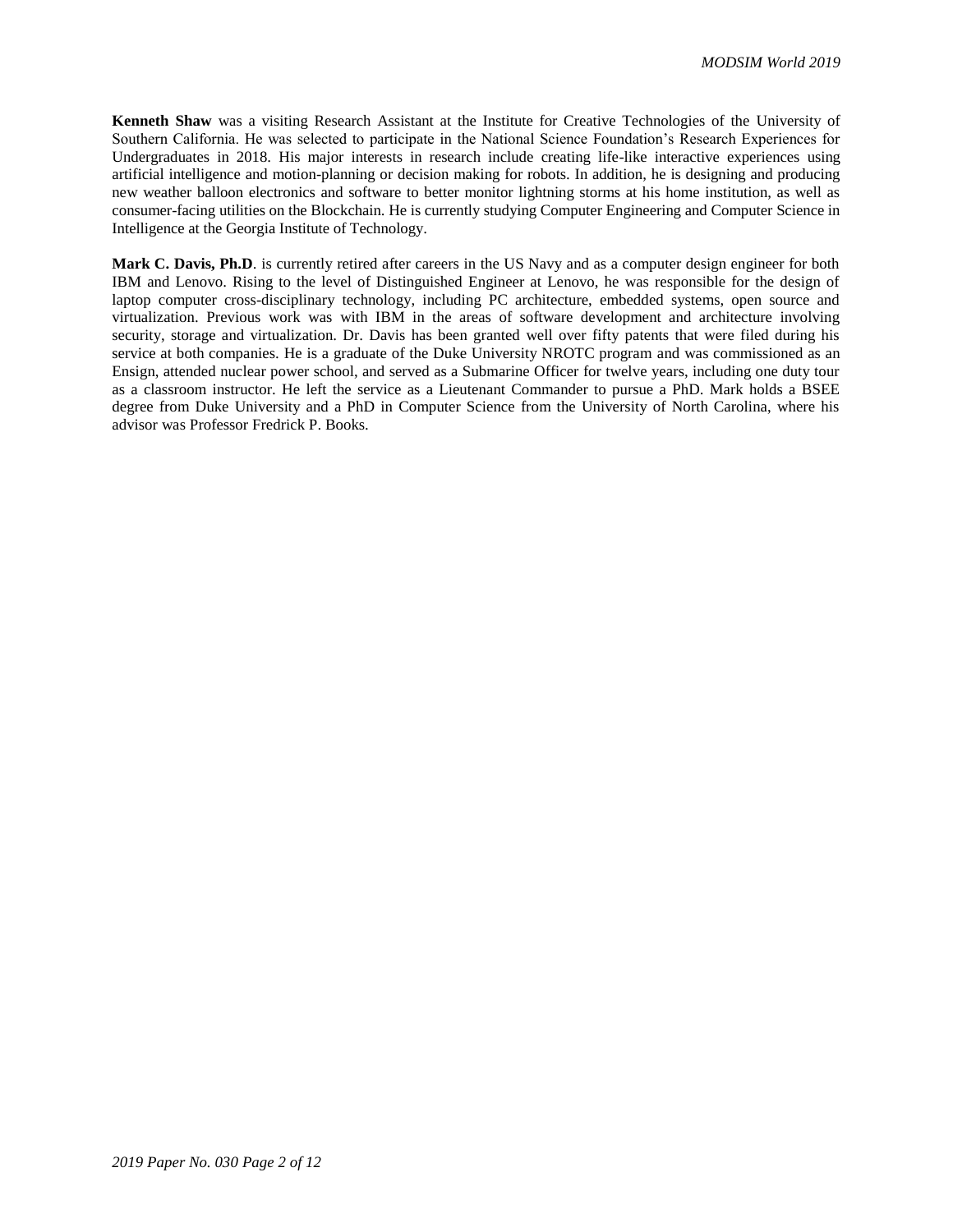**Dan M. Davis Sanad Z. Rizvi & Kenneth Shaw Mark C. Davis Univ. of Southern California Univ. of Southern California Wood Duck Research Long Beach, California Los Angeles, California Mooresville, N. Carolina dmdavis@acm.org mohdsanadzakirizvi@gmail.com & kshaw@gatech.edu**

**davismc@ieee.org**

### **INTRODUCTION**

This paper propounds three theses: 1) Projective tests are valuable assets to understanding behavior. 2) Implementation of these tests present significant issues. 3) Merging capabilities in modeling and simulation can both deliver ameliorative solutions for current obstacles and future benefits. The paper begins with a short recounting of why the tests are needed, especially in the population of current and veteran warfighters. The tests themselves are then reviewed and described. There is a section on the obstacles to their widespread and optimal use. The central thrust of the paper is a short list of emerging technologies and techniques that the authors hold will address many of the aforementioned obstacles. Based on experience with both the tests and with the technologies, the paper then turns to potential issues that may arise as the new technologies are implemented in this area. Extensibility and anticipated advances are also analyzed. The paper concludes with a serious look at alternative paths for the future.

### **BACKGROUND**

There is a constant concern with emotional problems in society and in the Department of Defense (Young, 2016). For both prophylactic and therapy purposes, a group of tests have proven effective: the projective tests. These tests have shown utility in assessing a person's ability to avoid psychological disorders, before that person is subjected to stress. They also may be useful for understanding appropriate therapies for those suffering after such exposures. Without such pre-stress filtering, a number of syndromes have become common. Unfortunately, some of these problems are more common amongst DoD warfighters than in the general population, where they are all too common in any case (Kolodny *et al*., 2015). While these problems are manifold, this paper will just focus on a few.

### **Behavioral Problems**

#### Substance Abuse

While alcohol has long been the most commonly abused substance in both civilian and military environments, various drugs have now overtaken it both in terms of their characteristic of being more debilitating, more addictive, more societally reprehensible, and in terms of their being more likely to be used after the removal of the stress (Baker, 1972). Drug abuse was prevalent in the post-Vietnam era combat veterans (Mintz *et al.*, 1979). While the recovery rate was higher than those addicted in the civilian sector, it did not match the anecdotal dramatic reduction of alcohol abuse by veterans upon their integration back into stateside life. Not only are the drugs debilitating on their own, they are associated with high rates of psychopathology (Volkow, 2001).

#### Suicide

Suicide is a growing problem in the United States, especially among the young (CDC, 2007) and this trend is also found in DoD personnel (LeardMann e*t al.* 2011). This tragedy is accentuated by the guilt and loss felt within the military community with its long traditions of caring for and supporting unit members. Since 2015, the US Military has lost more than ten times the lives to suicide than it has to combat in the Middle East. The LeardMann article cited above found only a tenuous connection between combat stress and suicide rates, but it was still over twice the civilian population of the same age and gender. They did find a very close correlation between the presence of previous psychopathologies and incidence of suicide.

#### Violent Attacks and Sexual Assaults

Another area of concern, popularly associated with combat veterans, is that of violent outbursts of veterans leading to injuries or death of multiple victims. One of the authors of this paper used to remind his Introduction to Psychology undergraduate students to always read any correlation data in both directions as a heuristic to ward off unsupportable assumptions as to causality, *e.g.* "Does enlisting in the military lead to violent tendencies or do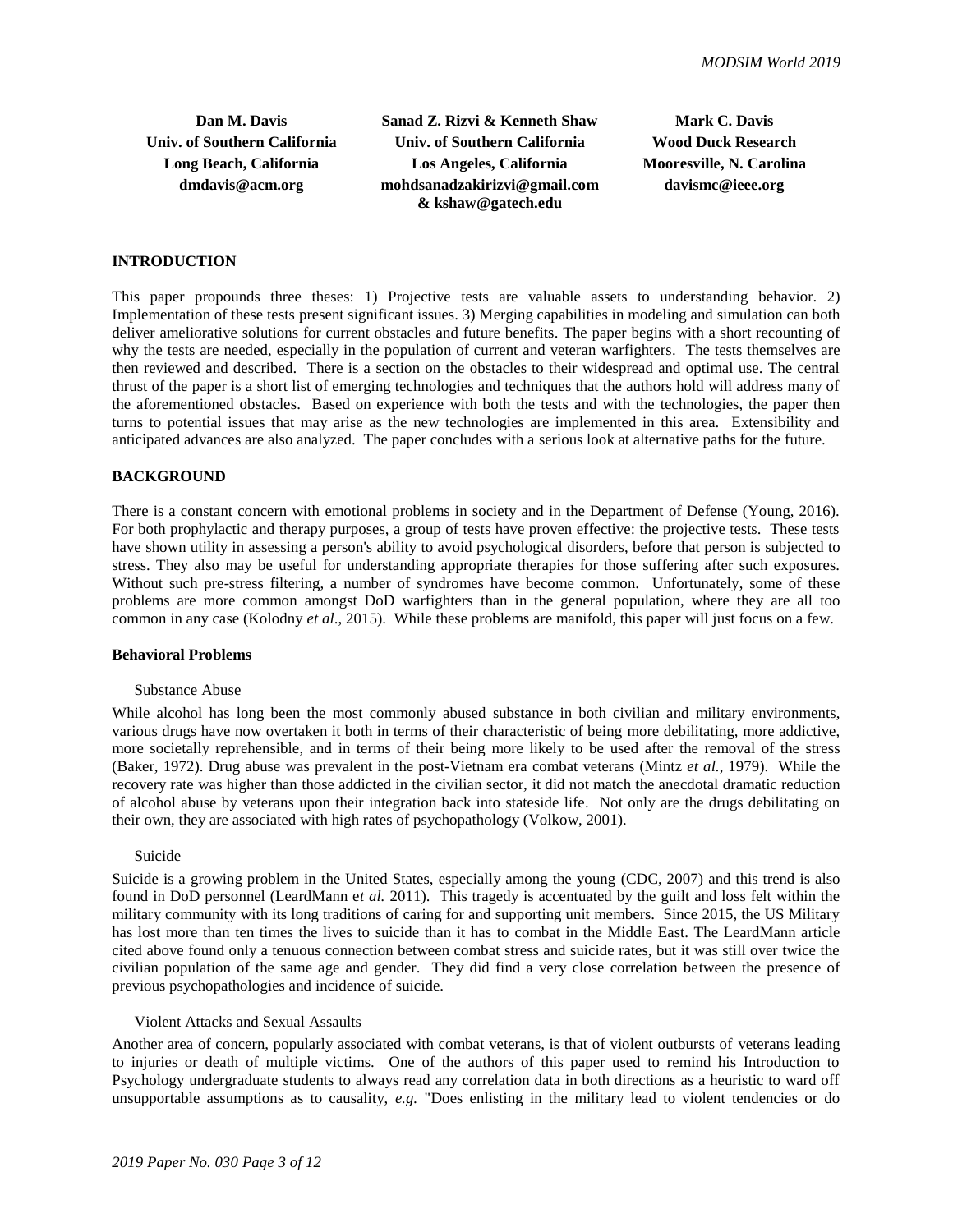violent tendencies lead to enlisting in the military?". In either case, a diagnostic device to ascertain such tendencies might be useful in identifying such personal proclivities prior to seeing them act out in destructive ways. While sexual assaults may often be seen as belonging to a different category, there is a widespread assertion that they are more closely related to asexual aggression than would be assumed by the casual observer (Beech *et al*., 2006).

### PTSD

Society has recognized for years the destructive nature of combat on military personnel. While the names have evolved over the last century, shell-shock, battle fatigue, and PTSD, many veterans have always had difficulties becoming integrated back into more civil surroundings after their separation from the service. (Owens, *et al*., 2009). Disruptions to life and increased suicide are common effects of PTSD. Its sufferers are often isolated by their own behaviors and are additionally caused to feel shame, self doubt and guilt, a phenomenon that is particularly apparent in males. However, though less likely to experience PTSD-inducing events, females are more likely to develop PTSD than males (Tolin & Foa, 2002).

#### **Projective Tests**

A common problem in both ethnographic behavioral studies and in therapeutic diagnostic instruments is that the issues of interest to the test administrator are not explicitly addressed by the subjects or they are intentionally held back for reasons of the subjects' own. One effective way to pierce these vales of silence is the group of tests called projective tests, in that the subjects are asked to project their emotions or opinions onto ambiguous scaffoldings presented by the test administrator. Much used in any number of situations, these tests are well documented in their use to analyze police and other security personnel (Weiss & Inwald, 2018). However, there is a wide range of criticism of these techniques, potentially challenging their validity (Piotrowski, 2015). There are many projective tests, but this paper will suggest three as being well-known examples of the group.

### Rorschach Test

In popular culture, the Rorschach, often referred to as "the ink blot test," is the  $20<sup>th</sup>$  Century systemization of a much older theory. It presents a person an ambiguous image and lets them analyze it. This is seen as informative as to their mental activities. The ink blots were created by Hermann Rorschach, a Jungian Psychoanalyst, who was very artistic, perhaps due to the influence of his father, an art teacher in Switzerland (Searls, 2017.) The subject is shown an inkblot and asked to comment on it. The analyst then evaluates the answer looking at several parameters: location, content, color, motion, originality, and shading. The most often seen example of one is shown in [Figure 1.](#page-3-0) There is much criticism of the test's objectivity, including some court rulings holding that it is not



<span id="page-3-0"></span>**Figure 1 - Rorschach Ink Blot Test Image**

objective (Gacono & Evans, 2008). There are a few alternative evaluation systems and, of course, concomitant discussions about which is more useful (Reese *et al.*, 2014)

#### Thematic Apperception Test (TAT)

The Thematic Apperception Test, commonly referred to as the "TAT," has a similar function and genesis. The creator, Henry Murray, had a graduate student suggest that her observation of her son's using magazine pictures as a stimulus for his fanciful stories might provide some insight into his personality. The concept is that an ambiguous photo, painting or other explicit image [\(Figure 2,](#page-3-1)) may spontaneously evoke an expression of the subject's personality that would otherwise not be made apparent to the analyst. It focuses on more dynamic story-telling than the more static "comments" of the Rorschach ink blots (Sandler, 2016). The subject is directed to discuss the background that led up to the picture, what the picture shows is happening at the time, the feelings of people in the picture and what the future holds for the story (Murray, 1943). As with the Rorschach, the TAT is roundly

<span id="page-3-1"></span>

**Figure 2 - TAT Sample Image**

criticized as lacking an objective foundation (Lilienfeld, 2000). One could ask whether the analysis is more reflective of the subject's or the analyst's personalities.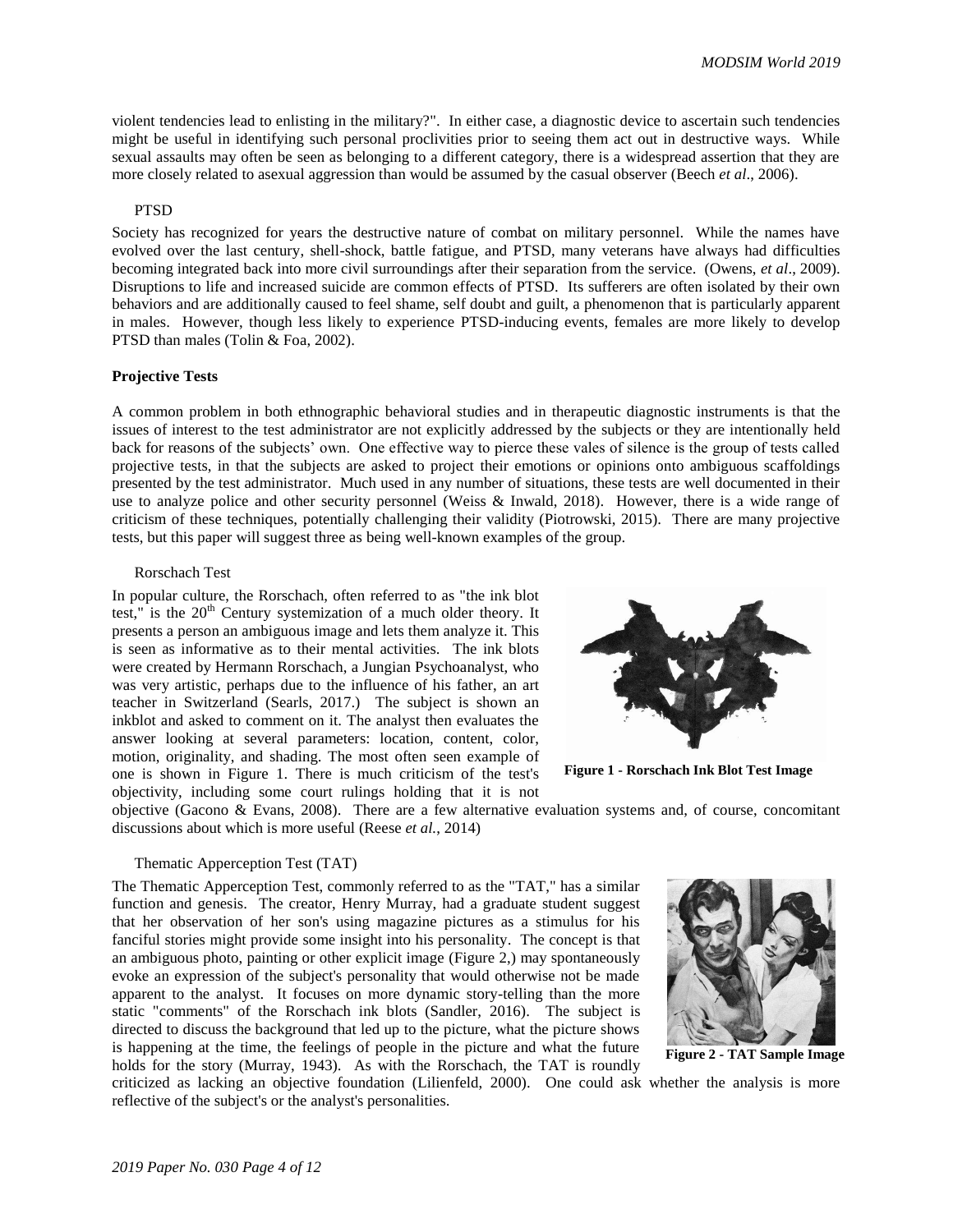Draw-a-Person Test

The Draw-a-Person (DAP0 test is an even more active projective test, in that it does not provide the image, but asks the subject to draw a person. Generally attributed to Florence Goodenough and Dale Harris, it has gone through a few iterations of name change to the now gender-neutral Draw-a-Person test. This particular test is used most often for children and adolescents and the basic instructions are minimal, stressing only that the person drawn must be a whole body drawing, *e.g*. feet, legs, arms, body and hands. The scoring method here is more quantified and may contain analysis of up to 71 individual characteristics, as shown in [Figure 3.](#page-4-0) The criticisms appear to be most adamant when these tests were used to measure intelligence, with one critical study finding a fairly low correlation ( $r = +0.27$ ) with the standard Wechsler's IQ test (Imuta, *et al*., 2013). On the other hand, a doctoral dissertation from Pakistan purported to find a high correlation between the DAP and school success in non-English-speaking countries (Hasan, 1990). She reports that certain Pakistani cultural characteristics were observed that

<span id="page-4-0"></span>

required additional scoring procedures, which were supplied. One was a focus on clothing accouterments which were more important to Pakistani young women than it would be in European cultures. On the other hand, foci on facial features were not acceptable activities in this Islamic culture. This has led to suggestions that there may be individualized standardizations within distinct groups in order to avoid cross-cultural errors.

#### **Test Implementation Obstacles**

### High Personnel Costs of Evaluation

The individual cost of any of the above mentioned projective tests is very burdensome. Professionals sufficiently trained and certified to accurately, ethically, and professionally administer and evaluate such tests are rare at best and they are invariably expensive. The fully burdened cost of a therapist, usually either a PhD Psychologist or an MD Psychiatrist, is typically in the couple of hundreds of dollars an hour. Generating the justification for the test will take on the order of an hour, administering the exam will be on the order of another hour and giving a subject the analysis may be yet another hour, so the subject may be looking at something just under \$1,000. Psycho-therapy after that will be an additional cost. Those inclined to think "Insurance will cover some of that.", must remember, no matter who writes the check, the consumer pays it, one way or the other, at one time or another. Assessing  $\sim$ 200,000 persons per year, (DoD, 2000) by administering one of these tests to all prospective enlistees to find those less capable of facing combat stresses would be very expensive, it might be on the order \$60M every year. Another major cost is the cost in time. Many evaluations not only take time but many tests involve sending the data away to a remote evaluator which may delay either induction or therapy.

#### Lack of Consistency in Evaluations

As noted above, the process of correlating the results of these tests with any meaningful subject characteristics are in dispute. The agreement between different analysts on the same data is also suspect. Test/retest agreement is sparse. However, the therapists themselves still see these tools as useful. Making the evaluations more rational by depending on more training for evaluators, more formal assessment systems, or some new vision for evaluation systems seems forlorn. Most of the tests described above have been in use for nearly a century, so dramatic improvements in live human evaluations seem unlikely. The postulated bias introduced by the evaluators' individual proclivities would seem to preclude much hope of finding a way to neutralize the natural-born human emotionality of all test evaluators. Any attempt to regularize the evaluative process will also be expensive by virtue of the necessity of both collating and analyzing huge amounts of information. This includes both data on the target behaviors and on the test data. Without such analyses, there would always be the fear that, even with improved reliability and consistency of test evaluations, there might not be any productive impact from the testing. In today's litigious society, there is also the issue of preparing to defend from aggressive civil suits, seeking some legal recourse to real or imagined harms.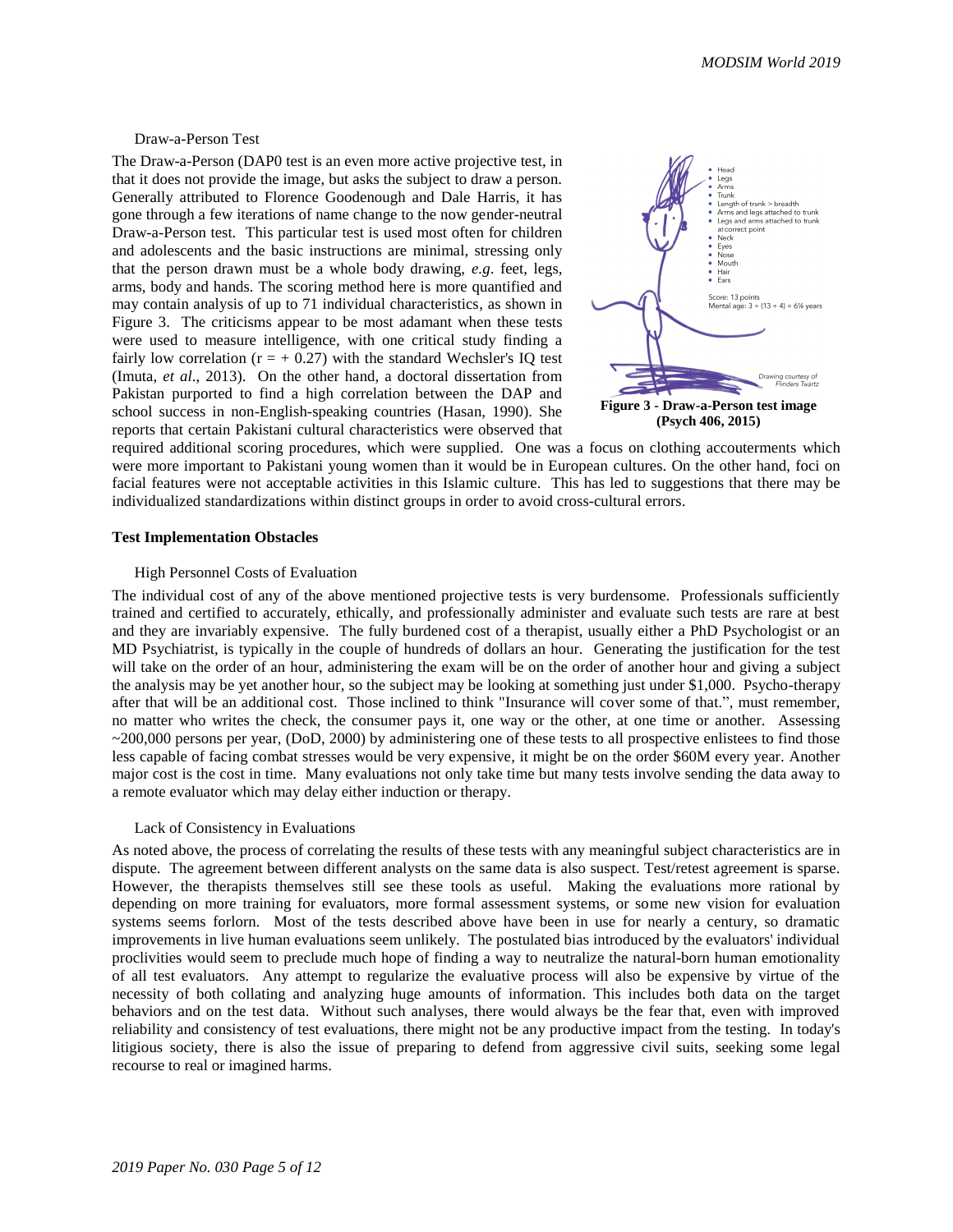*MODSIM World 2019*

#### Imprecise Quantification of the Results

In all of the behavioral sciences, there is always the problem of quantifying the data. Without quantification, how can one meaningfully understand and convey the insights sought. When one cannot quantify the data, all that is left is emotional intuition, a poor way to make any significant decision. Professor Tetlock of Princeton makes that point in many different ways (Tetlock & Gardner, 2016), but most tellingly, he cites the experience of a CIA officer who prepared a report confidently asserting the occurrence of a truly important event, invasion of Tito's Yugoslavia, as being "a serious probability." When challenged to give the odds of that event by a member of the NSC, he estimated that meant a 65% chance of an invasion. His challengers said that he had thought it meant some other level. So the CIA expert went back to his colleagues and report co-authors and asked them; their quantification ran all the way from 20% to 80%; "serious probability" meant virtually nothing (Kent, 1994). Quantification needs to be a *sine qua non* of any test used to improve the care of DoD personnel or to ensure mission success.

### **EMERGING TECHNOLOGIES**

There are a number of emerging technologies that speak directly to the enhancement of projective test use, including the three discussed above. These technologies seem likely to be useful in overcoming the obstacles that were identified. In different ways, these technologies may also address many analogous issues with other Modeling and Simulation (M&S) methodologies. They may enable and create new methodologies which are currently unforeseen. One of the most exciting new paradigms to be considered is quantum computing and this paper will focus on it and on the ways in which quantum computing can enhance some of the other emerging technologies. Naturally, the use of all of these technologies in M&S may eventually result in extensibility into other areas. It should be remembered that the technologies covered here are all just now coming of age. The stages of the conception, development, maturation and acceptance of new technologies were explored in Professor Clayton Christensen's seminal book *The Innovators' Dilemma* and his theses are adopted in the following sections (Christensen, 1997).

#### **Deep Learning**

Deep Learning is a new field of data management built on the old framework of neural nets. Many of the new computationally complex solutions that allow very "human-like" behaviors are made possible by Deep Learning. It has drawn a lot of attention for good reason: it is seen as a potential response to the problems posed by the explosive growth of Big Data (Chen, 2014). It is an emerging technique in machine learning and artificial intelligence. This paper recognizes it as a further extension of earlier research (Demuth, 2014) in the areas of neural networks, evolutionary computing, and data mining. However, in Deep Learning, the refinement is done by several layers of

convolution processing, in which some evaluation process sends along only such information that the layer values as have been found to be beneficial. These iterations of processing steps are called hidden layers and are the unique feature of Deep Learning. Deep Learning advocates note that this hierarchical approach to sifting large amounts of data is more in keeping with real word issues, despite its need for additional computational power. [Figure 4](#page-5-0) is a notional diagram and is intended to show that interconnectivity.



<span id="page-5-0"></span>**Figure 4 – Notional Diagram of Deep Learning Network (Liu** *et al***., 2018)**

Deep Learning has been demonstrated as useful in a wide range of problems, including hand writing recognition, object recognition, image classification, speech recognition, understanding natural language text, and adversarial games, (LeCun et al., 2015). A key characteristic of being able to tackle these problems is the need to find complex structures in high-dimensional data. Deep Learning with its multiple layered structure and distributed representation turns out to be well suited for these problems as compared with other machine learning approaches and other manual knowledge engineering techniques.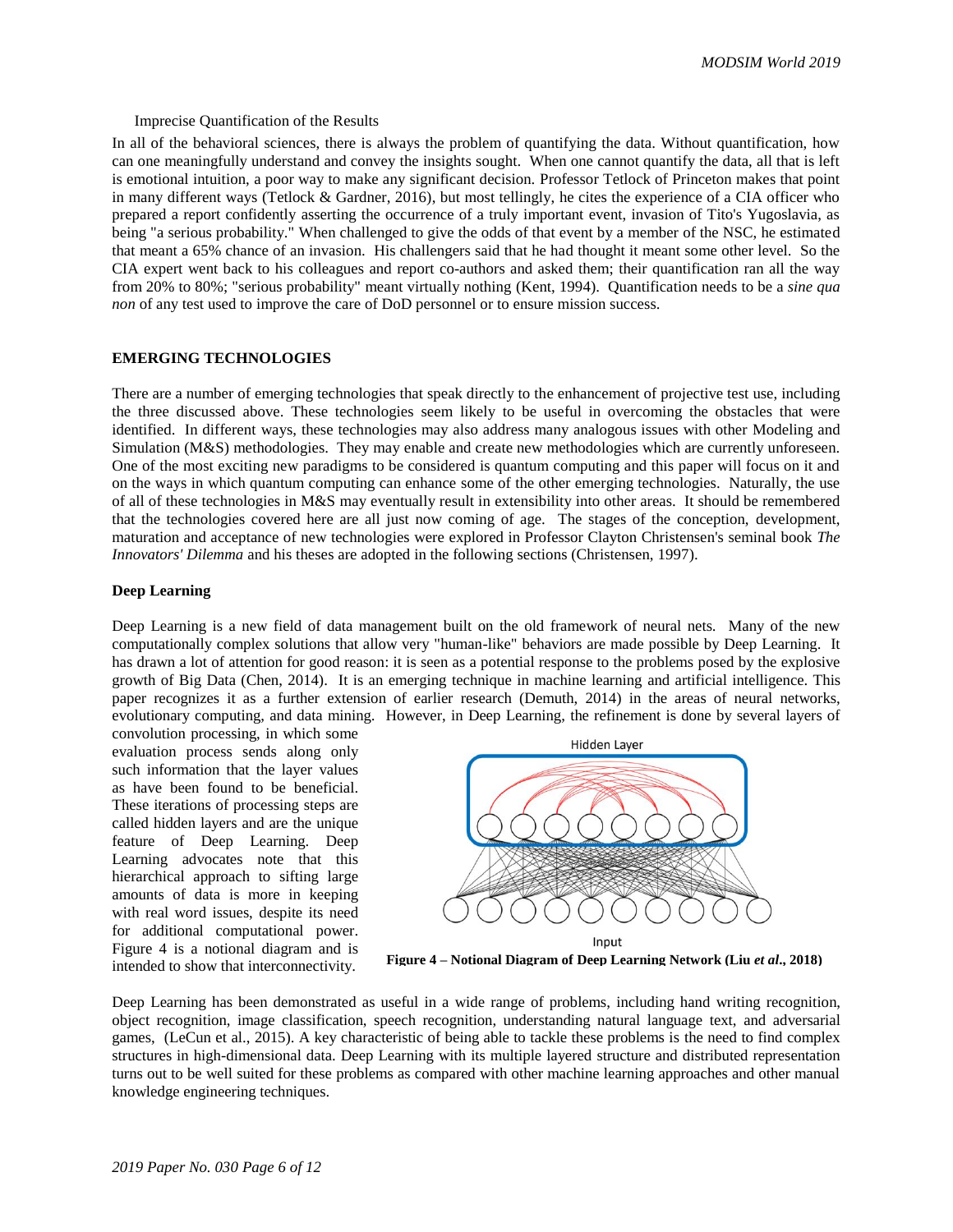The current interest in Deep Learning is just the most recent expression of neural network implementations. In the mid-twentieth Century a new type of electronic brain, called the Perceptron, captured the public imagination (Bernstein, 1981). Later, interest in Perceptron fell off when it was pointed out that there were limitations of a single Perceptron, which could only capture simple linearly-separable structures. A few decades later, interest was reawakened as more capable neural network models with multiple layers with multiple neurons per layer were developed. However, this created new problems because multiple layered networks are difficult to train and the computation power was not sufficient at that time. Today, interests in neural network are on the march, as Hinton *et al.* have introduced a novel method to pre-train the network evaluation weights for deep belief networks using Restricted Boltzmann Machines (RBMs) (Hinton, *et al*., 2002). Add to that was the development of improved graphical processing units (GPUs) with Single Instruction Multiple Data (SIMD) capabilities. This reduced the computational bottleneck to a few hours. GPUs are still increasing their power, but also face physical limits to their computational growth (Lucas, 2009).

There are three major Deep Learning approaches (feedforward neural networks, recurrent neural networks, and Boltzmann machines). The Boltzmann machine approach is the most amenable to quantum annealing. Boltzmann machines are probabilistic neural networks that implicitly define probability distribution over the activation states of the neurons in the Deep Learning network. Training a Boltzmann machine requires being able to repeatedly sample from the distribution of activation states. However, sampling for Boltzmann network with loops can be computationally expensive.

The restricted Boltzmann machines can be trained efficiently because they avoid edges within a layer, which enables

layer-based approximate sampling of the network. With quantum annealing, there is a potential of efficiently sampling networks with loops. As will be mentioned below, the D-Wave at USC's Quantum Computing Center has an internal, "hard-wired" architecture that is basically a Boltzmann configuration. While this may limit the device from more generalized quantum computing, it is very useful in M&S contexts, as it provides the power needed, in the areas of great interest to the M&S community. This enables the creation of a broader range of networks, with more complex topologies. The current generation of quantum annealers does support complete graphs; they also impose limits on the topology of the intra-layer edges. This is the definition of limited Boltzmann machines (LBM), which are strict supersets of RBMs, and demonstrate the effectiveness of the additional edges. It may be helpful to d Refer to a diagram showing these basic components of Deep



<span id="page-6-0"></span>**Figure 5 - Notional Image of a Restricted Boltzmann Machine (Pole, 2015)**

The over-abundance of data has swamped earlier designs. Deep Learning models require very large datasets to properly train the neural network weights. The activation of a neuron depends on the activation of its neuron neighbors mediated by the weights of the connection. The winner of the 2012 ImageNet Large-Scale Visual Recognition Challenge AlexNet (Krizhevsky & Hinton, 2010) used over 60 million weights with 5 convolutional layers, max pool layers, and 3 fully connected layers. The network was trained on over 15 million images with over 22 thousand labeled categories. The Microsoft ResNet (Jaderberg, *et al.*, 2015) has 152 layers.

Deep Learning does have limitations and there are recent research efforts that are addressing these limitations. One limitation is brittleness. Deep Learning models have demonstrated remarkable ability to perform well in noisy data, for example the ability to recognize objects in photos with busy backgrounds. But, paradoxically it is often quite fragile. Given new classes of objects to recognize, the model must be extensively retrained with many instances of the new objects as well as the previously known objects. In the games area, a Deep Learning-based Alpha Go program can beat top ranked human players, but the number of handicap stones is hardwired. Changing from the default handicap of 7.5 stones requires extensive retraining. An approach to address this limitation is to develop less monolithic deep networks, such as developing visual attention models to incrementally decode images and combining deep networks with artificial reasoning capabilities. Another limitation is the need for large labeled training dataset. Large datasets are often easy to find, but labeling is often a labor intensive process, *cf*. discussion of "sarcasm" recognition below. Researchers are developing unsupervised learning techniques, such as using Boltzmann machine-

Learning, so [Figure 5](#page-6-0) is presented here.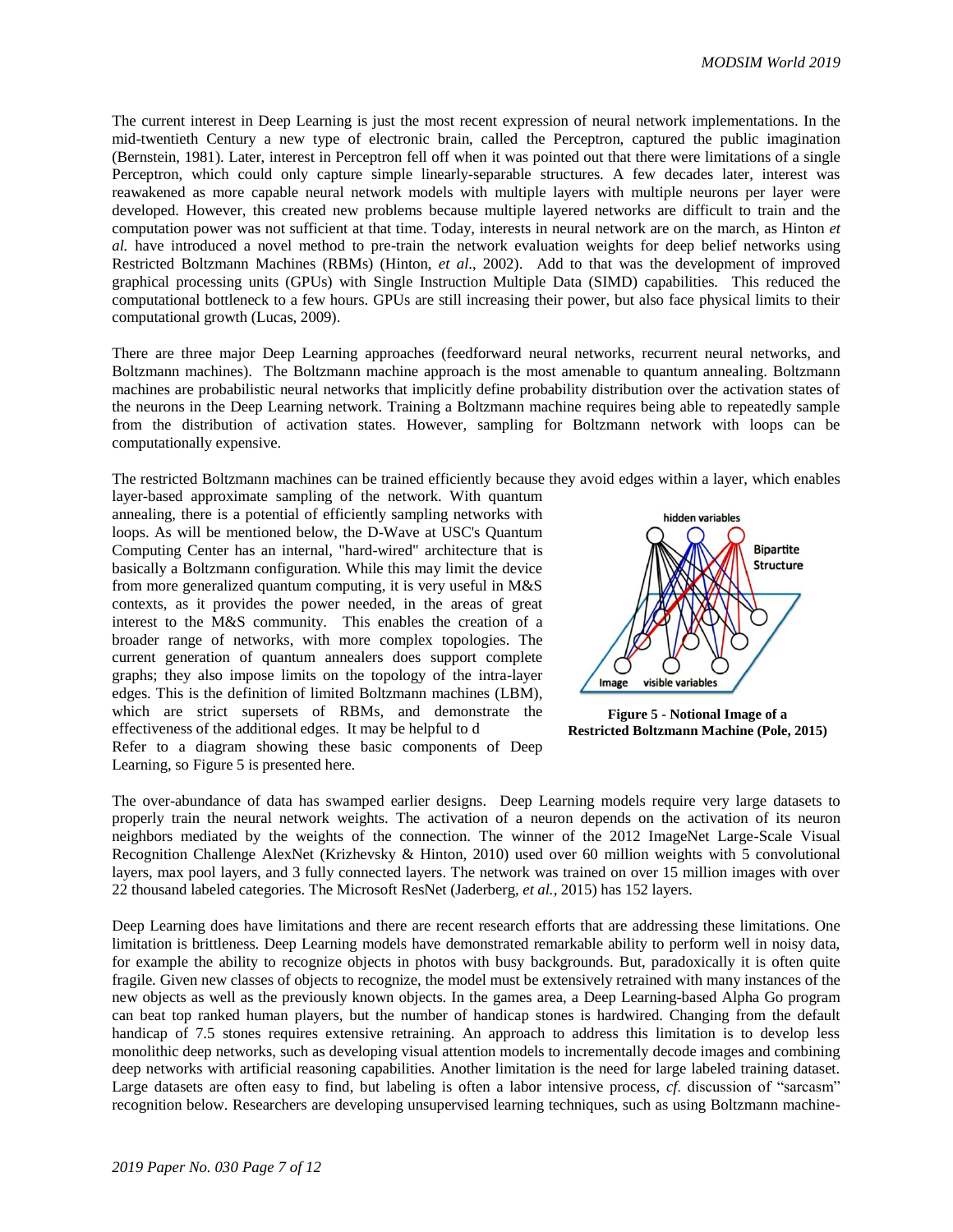based auto-encoders; and incorporating artificial intelligence techniques (like reinforcement learning in the AlphGo) to self-generate labeled data. For a more rigorous treatment of these topics, see the work of our colleague Jeremy Liu of USC (Liu *et al*., 2018).

### **Quantum Computing**

As mentioned above, the issues facing the M&S community are challenging enough, but this paper asserts that many missed opportunities to exploit Big Data and new sensors are occurring due to constraints imposed by the digital computing paradigm and the imposition of deterministic methods. The M&S efforts, most particularly those funded by the DoD, are more often directed to gaining insights via analysis and evaluation or provide training by implementing a non-hazardous space in which trainees may practice their skills and try out new approaches. In these cases, *e.g.* battle space simulations, otherwise deterministic solutions are often made more stochastic by introducing random number generators into the parameter values of the algorithms. In one of these battlefield simulation validity discussions, it was noted that if one were simulating the battle of Shiloh, General Grant's order that General Lew Wallace should advance to Pittsburgh Landing would be followed precisely by Wallace, whereas, in fact, the order was not clear Wallace went down the wrong road and was unable to help Grant when needed. As it is in real life, M&S scenarios need to have enough randomness in them to not mislead the analyst, evaluator or trainer that the results obtained mirrored real experiences. With the introduction of randomness, the trainee can get in as many iterations as time is available, but the analysts and evaluators will surly want to know if they have examined the entire space of possibilities. Further, using any neural net training bespeaks the need for a similar range of values to quickly and accurately scan data for meaningful relationships.

In classical digital computing, as the values are carefully constrained (a bit is either a one or a zero), the number of iterations needed to cover the entire compute space one bit change at a time is beyond practicality. Then there comes the concept of quantum computing. First brought into the consciousness of academic researchers by Prof. Richard Feynman of Caltech, the concept of a quantum computer proffered the vision of a computer wherein values were represented by a quantum value, and hence could represent a vast range of values simultaneously (a qubit) and could analyze those with some finite number of other qubits to seek out relationships among them (Feynman, 1985).

This operation realization of this was never thought to be an easy task, but in 2007, a Canadian firm, D-Wave was demonstrating a 28 qubit computer and in 2011, one of the first D-Waves to be delivered was stood up at USC with a 128 qubit machine. The USC facility now is running a 2000 qubit plus D-Wave: [Figure 6.](#page-7-0) This machine operates in the neighborhood of fifteen thousandths of a degree above absolute zero and the number of stable qubits varies each time the machine is initiated, as a few of qubits retain enough residual current as to be unusable. To get a quantum machine that is productive at this point in technical development, the D-Wave company opted to have the processor configured as a Quantum Annealer (QA), not a general purpose computer, which in this case is very important to M&S, as that use makes it a very large



<span id="page-7-0"></span>

optimization computer, capable of turning out histograms showing relationships of various parameters. The peaks and valleys of the histogram are areas that would be of great interest to M&S analysts. The current processor design allows examination of a fairly small number (6) of parameters. A Processor under development would increase that number by a factor of two or three; it is anticipated in the next several months.

In 2014, the D-Wave computer showed entanglement, which is taken by most to prove that it has achieved quantum computing, (Lanting, 2014). Again, following the theses of Christensen cited above, it still has not shown the full promise of its miraculous power. The authors of this paper have seen enough hyperbole and dashed, but it is still on a track which is encouraging. Having an operational facility, not a bench-top prototype or a digital simulation of a quantum device, has given the M&S community an opportunity to do work where QA would be advantageous.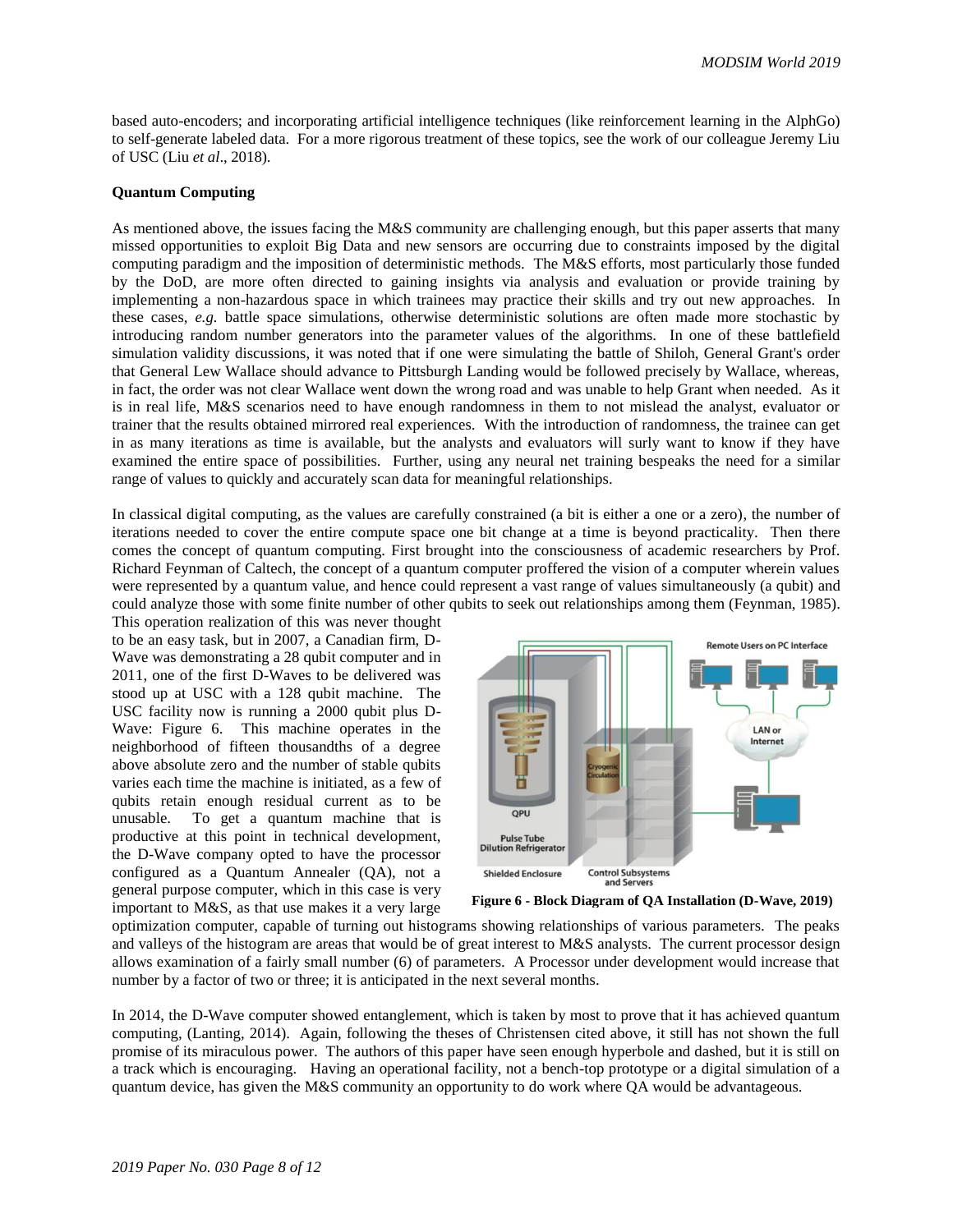### **Virtual conversations with interactive computer generated humans**

There is a MentorPal project at USC which is pursued at the behest of the Office of Naval Research (ONR) to increase the number of students selecting STEM careers. This project is based on earlier USC technology that delivered as conversation-like exchange. To begin, the team recorded a group of about  $1,000$  short ( $\sim$ 1.5 minute) video clips responding to questions about STEM careers, *e.g.* "What do you like about your job?" These clips are then used to present an on-line mentor for high school students via a conversational exchange of data.

Creating a virtual human may seem as simple as remodeling a human using Computer Generated Imagery (CGI.) It takes a great deal of study and effort to implement a Virtual Conversation and the process can consume considerable computing power. The human input and use of technologies that go into the creation of a virtual conversation with lifelike abilities include Natural Language Processing (NLP), machine learning, Virtual Reality (VR), CGI (if animation is involved.), and social stimulation of humans by computer-generated interactions. NLP will be the main focus of this discussion, though the same argument concerning the limits of virtual humans can be made with several of the other components. Natural Language Processing is comprised of the decomposition of language to allow the computer to do useful communications (Chowdhury, 2003). Recent developments in NLP have made significant advances, including breaking down sentences into: parts-of-speech tags, chunks, entity tags, semantic roles, similar words, and the grammatical and semantic elements of a sentence that generate meaning (Collobert & Weston, 2008).

This work is founded on earlier approaches using similar natural language dialog technology; ICT's contribution is called the NPCEditor (Leuski & Traum, 2011), which enables question-answering agents. NPCEditor is one of the two editors used by MentorPal in selecting the optimal video clip in a response to the users' questions. An effective use of the NPCEditor technology was an exhibit at the Boston Museum of Science, The Twins, where museum visitors interacted with dialog-based virtual agents who could answer questions about computer science and about how they worked (Swartout, *et al*. 2010). Later research examined the use of the underlying dialog technology to reproduce the experiences of Holocaust survivors, by producing recorded video clips of the living Holocaust victims to be used as responses, in an attempt to make the conversations more personal than using animated avatars (Traum et al., 2015). These programs relied on a range of interactions and social dynamics. Often they included a live guide who would direct a group of visitors in taking turns asking questions to which the program would respond. In the project here, MentorPal has been designed to focus on lower cost, enhanced program design control, more manageable question sets and improved mentor-like dialog. This "faster-cheaper" approach was intended to enhance adoption of this method by others in similar areas.

This work was all based on previous work and extensive literature on mentoring relying on Artificial Intelligence (AI). The focus of MentorPal is on emulating the experience of an interview with a live mentor, such as the kind a student would have in a counseling office or at a career fair. This can be contrasted with counseling via systems that are designed to help participants working on a specific project, an example of which would be AutoMentor (Wang *et al.*, 2013). MentorPal can also be compared to intelligent mentor agents which gave support to metacognition as part of an open learner model (Dimitrova & Brna, 2016). Among mentoring agents which also handle question-asking and familiarization, *e.g.* the SimCoach system (Rizzo *et al.*, 2011), MentorPal focuses on subjective experiences instead of data. Rather than a general description of STEM careers or fields, it is intended to help learners select a virtual mentor whose experiences resonate with them and then enables them to explore a more realistic vision of a career. A MentorPal in SmartPhone display format is shown in [Figure 7.](#page-8-0)

<span id="page-8-0"></span>

**Figure 7 – iPhone MentorPal display (USC, 2019)**

### **IMPLEMENTATION ISSUES**

One of the real challenges in computing has always been the emulation of human behavior with enough cause a rational user to be unable to discern if the interactive agent is a human or a computation device. First popularized by Alan Turning (Saygin *et al*., 2000), but now these concepts are commonly used and the Turing test (Saygin, *et al*., 2000) is "taken" daily by Siri, Alexa, and Google chatbots. Today, were one to try and ferret out if a responder was human, it would be good to probe three areas: recognition of humor, identification of sarcasm, and ability of unseen agent to advance germane and appropriate questions. Here the QA capabilities offer hope, if not promise, in their ability to use techniques like Deep Learning to ferret out that which we as humans can easily detect: humor, sarcasm and facile interactive questions. It is the last issue that is of greatest concern to the M&S professional. There are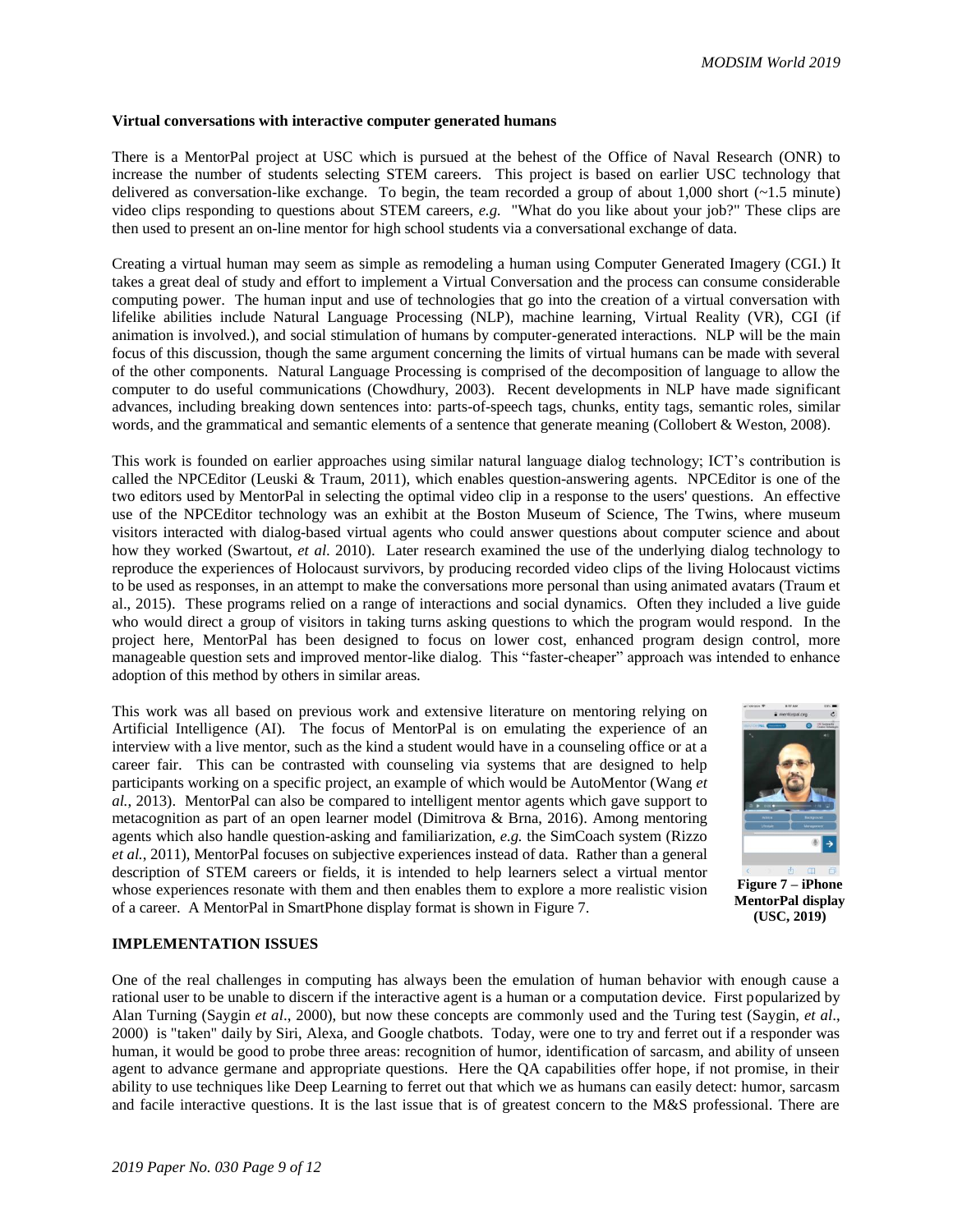several issues that would benefit from a computer agent that could, not only answer questions like the chatbots, but could initiate lines of questions based on context and sensor input.

In looking at the stated subject of this paper, the use of virtual humans to administer a projective test would be dependent on a truly conversational agent, not just an animated FAQ utility. There are a number of areas where QA could respond to these needs: analysis of collected data to train the computer to interface more interactively, generation of salient questions, recognition of intent which would otherwise remain opaque to an NLP algorithm, and analysis of all of a test's interactions to establish a conclusory opinion as to the mental state of the subject.

## **EXTENSIBILITY ANALYSIS**

In the future, the community should look forward to the increased use of neural net training to isolate any number of insights. Further, this paper has set forth the position that new technologies may well advance the assertion that such projective tests will open up entirely new areas of investigation and reveal new areas of insight that have heretofore escaped the attention of mental health professionals.

One of the areas recently brought to the USC research team was that of the recruitment and placement evaluations in police force acquisitions. Here, as in defense work, high stress and the criticality of absolute stability in the face of violent disorder and physical threat are highly desired by the public.

### **ANTICIPATED ADVANCES**

The authors all fully anticipate dramatic advances in the areas of Deep Learning, Quantum Annealing and Conversationally Capable Human Computer Agents. There are now new entries into the world of Quantum Computing, including IBM's newest quantum machine with five qubits, one with 16, and one with 20 qubits (Dueck & Pathak, 2018). This entry marks a truly stable beginning of the industry, rather than D-Waves lonely excursion into an otherwise empty discipline. Only time will tell if the area will grow, a la the Christensen hypothesis, or will remain unstable and abandoned.

### **CONCLUSIONS**

The M&S community needs increasing sophistication, ever more ability to identify relationships between behaviors, new ways to handle vast amounts of data, an ability to learn and analyze projective tests, and the capacity of more human-like conversational abilities. The three emerging technologies featured herein hold promise for meeting some known challenges and for creating whole new areas of opportunity to enhance M&S to benefit the defense posture of the U.S. The most speculative, least proven of these is Quantum computing, but it may hold the most promise. Extant hardware and rapidly growing software support should encourage M&S practitioners to seek out new areas where these technologies may serve the needs of their technology consumers. The rapidity of the development evolutions requires periodic re-examination of the costs and benefits of all new technologies. Quantum computing putatively holds promise for advances on all of the technologies addressed in this paper.

### **ACKNOWLEDGEMENTS**

The authors would like to acknowledge that assistance and advice of Jeremy Liu, Ke-Thia Yao and Robert Lucas of USC in helping analyze the progress of quantum computing in the US and Benjamin Nye and William Swartout for their leadership as Principal Investigators of MentorPal.

### **REFERENCES**

- Baker, S.L. (1972). US Army Heroin Abuse Identification Program in Vietnam: Implications for a Methadone Program. *American Journal of Public Health*, 62(6), 857-860.
- Beech, A. R., Ward, T., & Fisher, D. (2006). The Identification of Sexual and Violent Motivations in Men who Assault Women: Implication for Treatment. *Journal of Interpersonal Violence*, *21*(12), 1635-1653.
- Bernstein, Jeremy, (1981), A. I. *New Yorker Magazine,* New York, New York.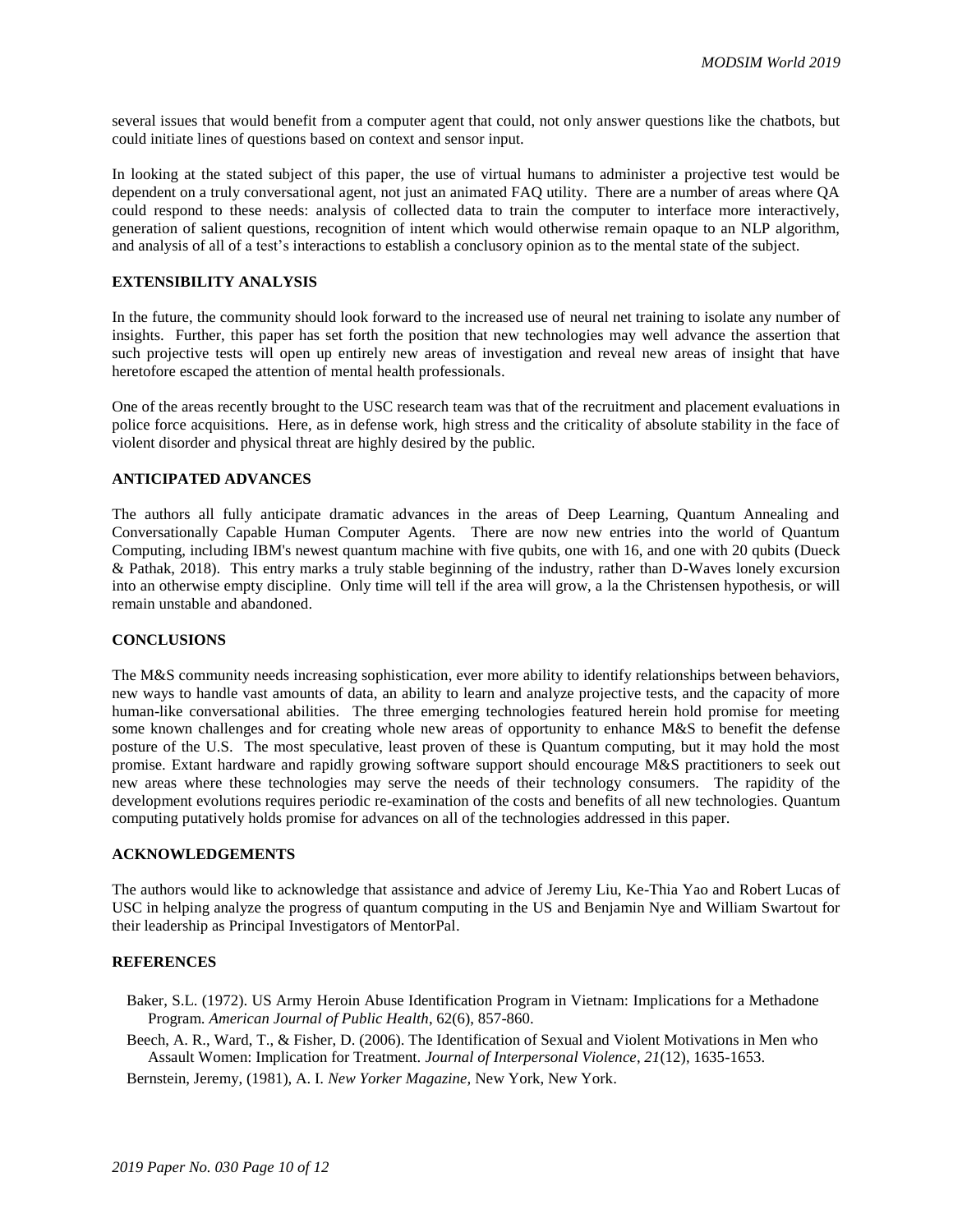- Centers for Disease Control and Prevention. (2007). *Suicide Trends among Youths and Young Adults Aged 10- 24 years--United States, 1990-2004*. MMWR: Morbidity and Mortality Weekly Report, 56(35), 905-908.
- Chen, X. W., & Lin, X. (2014). Big Data Deep Learning: Challenges and Perspectives. *IEEE Access*, 2, 514.
- Chowdhury, G. (2003). Natural Language Processing. *Annual Review of Information Science and Technology*, 37(1), 51-89.
- Collobert, R., & Weston, J. (2008). A Unified Architecture for Natural Language Processing: Deep Neural Networks with Multitask Learning. In Proceedings of the *25th International Conference on Machine Learning* (pp. 160-167).
- Christensen, C. M. (1997). *The Innovator's Dilemma: When New Technologies Cause Great Firms to Fail.* Harvard Business Review Press, Cambridge, Mass.
- D-Wave, (2019). *The D-Wave 2000Q, Technology Review*, Retrieved from the internet on 27Jan19 from: https://www.dwavesys.com/sites/default/files/D-Wave%202000Q%20Tech%20Collateral\_0117F\_0.pdf.
- Davis, D.M. (2019). *MentorPal, Virtual Conversations to Enhance STEM Career Selection*, Retrieved on 21 January 2019, from: http://www.hpc-educ.org/MentorPal/Web/MntPal\_Index.html.
- Demuth, H. B., Beale, M. H., & De Jesús, O. (2014). *Neural Network Design*. Martin Hagan, Ed. Vol. 20. Boston: Pws Pub.
- Dimitrova, V., and Brna, P. (2016). From Interactive Open Learner Modeling to Intelligent Mentoring: Style-OLM and Beyond. *International Journal of Artificial Intelligence in Education* 26(1), 332–349.
- DoD, (2000). *Department of Defense Overview*, US Department of Defense. Retrieved on 22 January 2019 from: https://comptroller.defense.gov/Portals/45/documents/cfs/fy2000/04\_Section\_1\_FY2000.pdf'
- Dueck, G. W., Pathak, A., Rahman, M. M., Shukla, A., & Banerjee, A. (2018). Optimization of Circuits for IBM's five-qubit Quantum Computers. In 2018 *21st Euromicro Conference on Digital System Design (DSD)* (pp. 680-684). IEEE.
- Eva Hasan, (1990). *Standardization of Draw-A-Person (DAP) Test in Pakistan*. PhD, Doctoral dissertation, University of Karachi, Pakistan.
- Gacono, C. B., & Evans, F. B. (Eds.). (2008). *The Handbook of Forensic Rorschach Assessment*. Taylor & Francis. Milton Park, UK.
- Hinton, G. E. (2002). Training Products of Experts by Minimizing Contrastive Divergence. *Neural Computation* 14.8: 1771-1800.
- Imuta, K., Scarf, D., Pharo, H., & Hayne, H. (2013). Drawing a Close to the use of Human Figure Drawings as a Projective Measure of Intelligence. *PloS one,* 8(3), e58991.
- Jaderberg, M., Simonyan, K. and Zisserman, A. (2015). Spatial Transformer Networks. *Advances in Neural Information Processing Systems*. (pp. 2017-2025).
- Kent, S. (1994). Words of Estimative Probability, in Sherman Kent and the *Board of National Estimates*. Ed. Donald P. Steury, pp. 134–35.
- Kolodny, A., Courtwright, D. T., Hwang, C. S., Kreiner, P., Eadie, J. L., Clark, T. W., & Alexander, G. C. (2015). The Prescription Opioid and Heroin Crisis: a Public Health Approach to an Epidemic of Addiction. *Annual Review of Public Health*, 36, 559-574.
- Krizhevsky, A. & Hinton, G.E. (2010). Factored 3-way Restricted Boltzmann Machines for Modeling Natural Images. *International Conference on Artificial Intelligence and Statistics.* Las Vegas, Nevada.
- Lanting, T., Przybysz, A. J., Smirnov, A. Y., Spedalieri, F. M., Amin, M. H., Berkley, A. J., ... & Dickson, N. (2014). Entanglement in a Quantum Annealing Processor. *Physical Review X*, 4(2), 021041.
- LeardMann, C. A., Powell, T. M., Smith, T. C., Bell, M. R., Smith, B., Boyko, E. J., ... & Hoge, C. W. (2013). Risk Factors Associated with Suicide in Current and Former US Military Personnel. *JAMA*, *310*(5), 496.
- LeCun, Y., Bengio, Y. & Hinton G.E. (2015). Deep Learning. *Nature* 521.7553: 436-444.
- Leuski, A., and Traum, D. (2011). NPCEditor: Creating Virtual Human Dialogue using Information Retrieval Techniques. *AI Magazine* 32(2), 42–56.
- Liu, J., Spedalieri, F. M., Yao, K. T., Potok, T. E., Schuman, C., Young, S., ... & Chamka, G. (2018). Adiabatic Quantum Computation Applied to Deep Learning Networks. *Entropy*, 20(5), 380.
- Lilienfeld, S. O., Wood, J. M., & Garb, H. N. (2000). The Scientific Status of Projective Techniques. *Psychological Science in the Public Interest*, 1(2), 27-66.